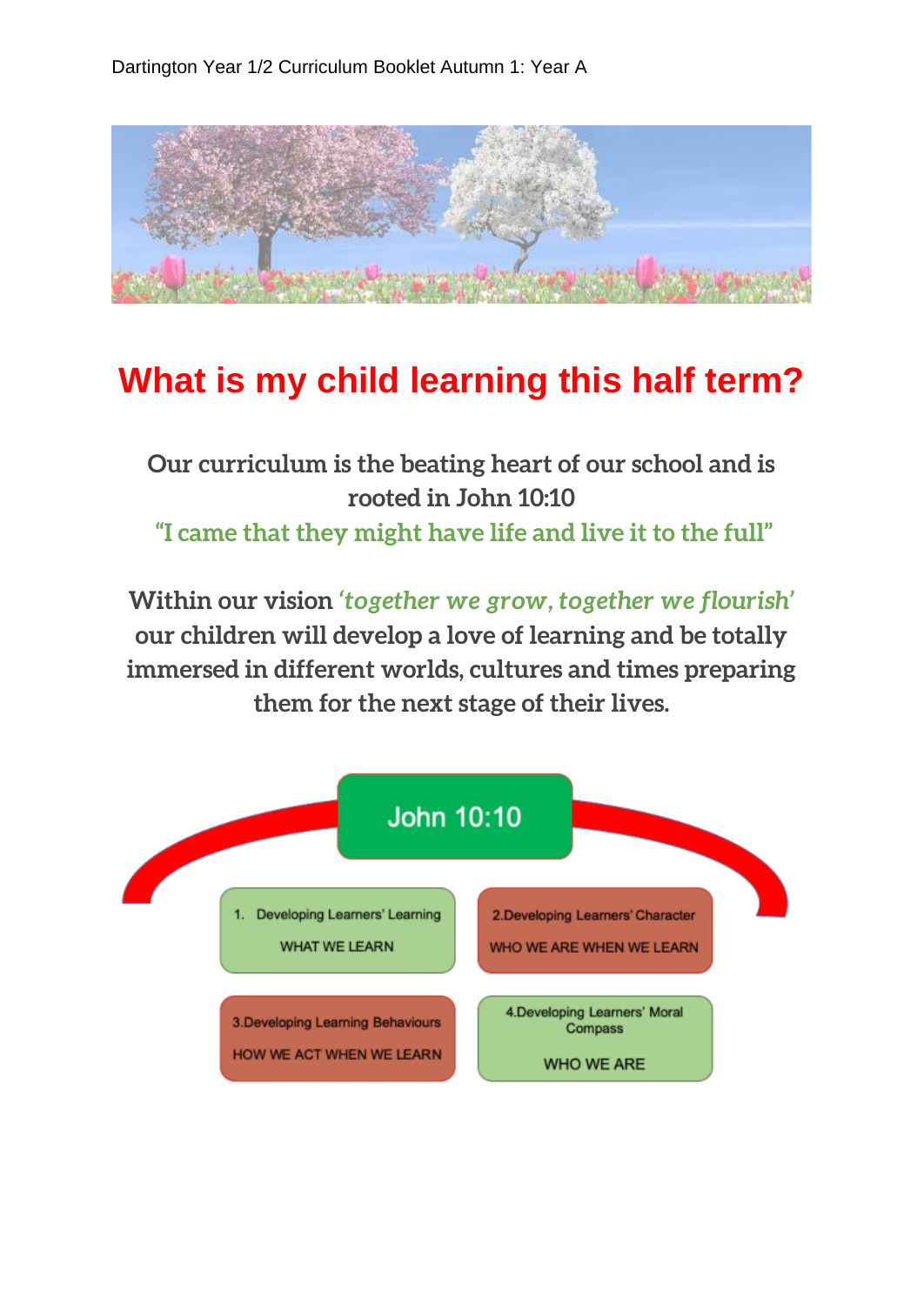

| <b>Summer 2</b>    | <b>Year 1/2</b>                                                                                                                                                                                                                                                                                                                                                                                                                                                                                                                                                                                                                                                                                                                                                                                    |
|--------------------|----------------------------------------------------------------------------------------------------------------------------------------------------------------------------------------------------------------------------------------------------------------------------------------------------------------------------------------------------------------------------------------------------------------------------------------------------------------------------------------------------------------------------------------------------------------------------------------------------------------------------------------------------------------------------------------------------------------------------------------------------------------------------------------------------|
| <b>Class Novel</b> | <b>Little tree by Loren Long</b>                                                                                                                                                                                                                                                                                                                                                                                                                                                                                                                                                                                                                                                                                                                                                                   |
| <b>Writing</b>     | The children this term, will be building upon their reading and writing skills during<br>our daily Read Write Inc sessions. For those that have finished the programme<br>they will begin whole class guided reading and writing sessions based on creating<br>seasonal poems. They will revisit their key writing skills of capital letters, full stops<br>and expanded noun phrases to create some beautiful autumnal poems!                                                                                                                                                                                                                                                                                                                                                                     |
| <b>Maths</b>       | In our maths topics this term, we will be revisiting the world of place value. The<br>year ones will be consolidating their understanding of numbers to 10; being able to<br>compare numbers; order numbers and read and write these numbers confidently.<br>Our year twos will be revisiting their numbers to 100. Again they will learn to count,<br>read and write forwards and backwards from any number within 100; order and<br>compare numbers and be able to represent those numbers in lots of different<br>ways. To help consolidate the children's understanding and recollection of basic<br>number facts, the children will be beginning their number sense journey. This will<br>consist of 15 minutes a day going over basic number skills and number facts such<br>as bonds to 10. |
| <b>Science</b>     | This term we will be identifying and comparing the sustainability of a variety of<br>everyday materials such as wood, metal, plastic, glass, brick, rock, paper and<br>cardboard. We will be conducting investigations on the properties of these<br>materials, then using this information to find the right material to make a rain hat.                                                                                                                                                                                                                                                                                                                                                                                                                                                         |
| <b>RE</b>          | In R.E this term we are answering the key question: What does it mean to belong<br>to a faith community? This topic enables the children to explore the concept of<br>belonging. We will be comparing faiths such as Christianity, Jewdaism and Islam.                                                                                                                                                                                                                                                                                                                                                                                                                                                                                                                                             |
| Geography          | This term we will be finding out all about the weather and our seasons. We will be<br>using rain gauges and daily observations to record the weather and also discuss<br>how we can keep ourselves safe in different weather. We will also be thinking<br>about how the weather affects the environment and nature.                                                                                                                                                                                                                                                                                                                                                                                                                                                                                |
| PE                 | In P.E. this half term, we will be learning some different gymnastics moves and<br>rolls and linking them together to make a sequence. In our outside P.E. lessons<br>we will be learning all about tag rugby. The children will start to learn to work<br>together as a team and begin to build upon their basic ball handling skills!                                                                                                                                                                                                                                                                                                                                                                                                                                                            |
| <b>RHE</b>         | The children will begin their first term of RHE exploring our first topic of 'Being Me<br>in My World'. They will begin to get a sense of their individuality and how they can<br>navigate this in the world around them!                                                                                                                                                                                                                                                                                                                                                                                                                                                                                                                                                                          |